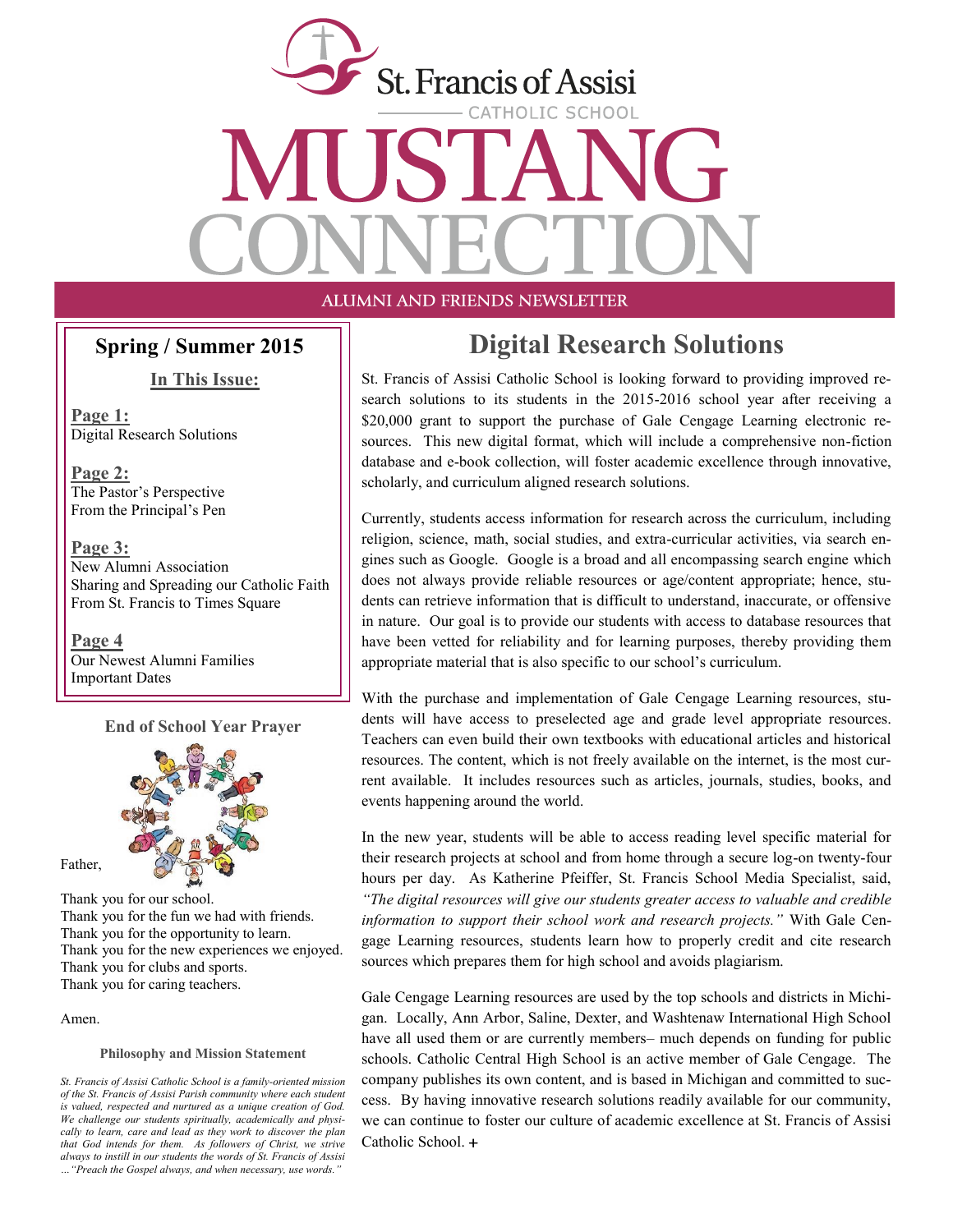### **The Pastor's Perspective**





Another year has come and gone at St. Francis of Assisi Catholic School, and on May 27th, we bid farewell to 41 students during our graduation Mass. The Gospel that day was about the landowner who gave talents to each of his servants, so in my homily, I called upon our graduates to continue to develop and fulfill their God given talents, whatever they may be.

The purpose of education, and in a very special way a Catholic education, is to honor and strengthen the various talents and spirituality of our students. Praise God, our devoted faculty and staff supported our graduates on their holy journey and prepared them well for their next phase of life.

Now, my prayer is that our graduates (and you too!) will live a life blessed with many joys and dreams fulfilled. May our graduates always remain an ambassador for Christ and stay close to the Lord in prayer. His loving kindness endures forever.

Last month, in a spirit of thanksgiving, many of our Educational Trust Fund (ETF) Leadership Circle 'Class of 2011' donors joined the ETF Trustees and me at the Rectory for a thank you reception. These special friends were instrumental in the success of the Leadership Circle initiative, for they were the first class to make a five-year commitment to the ETF of at least \$1,000 per year. In that inaugural year, 26 families joined the Leadership Circle. Gifts to the Leadership Circle help ensure the strong, consistent growth of the ETF over time, which strengthens the annual award to the school. In the 2015/2016 school year the award will total \$78,000 the highest ever. We are blessed!

Over the summer months we will prepare for the year ahead. That will include many capital improvements to our parish school such as new windows in the music and art rooms, and the construction of additional kindergarten space to accommodate our growing enrollment. Earlier this year a new HVAC system was installed in the gym, so our building is updated continuously, based on the greatest need. These changes are funded through our parish's capital improvement budget which our generous community makes possible.

Our Pastoral Plan is nearly completed for all of the ministries within our parish, including the school. It will identify our goals, and direct our parish, for the next five years. The school will work to enhance its curriculum, improve its resources for faculty and staff to support their professional development, strengthen its faith identity, invest in capital improvements, and build on its inclusive culture. Our school will continue to offer students a Christ-centered education with an emphasis on academic excellence that includes the formation of strong, committed, and active disciples for the Kingdom of God!

## **From the Principal's Pen**



By the grace of the Holy Spirit and our Lord, we have been blessed with another fruitful school year. That said, we say goodbye to three beloved and remarkable faculty members: Mrs. Mary (Kentes) Johnson, Mr. John Butsic, and Mrs. Elizabeth Shurmur. We also had to see our beloved first grade teacher in April, Mrs. Kaylee Dickens, leave to Alabama where her husband accepted a position at the University of Alabama.

Mrs. Johnson has served St. Francis for over three decades. Her grace, compassion, and knowledge for education and children has served almost 800 students! Mrs. Johnson ministered lovingly to students in first grade, third grade, and kindergarten respectively. Words do not come close to sharing our appreciation to Mrs. Johnson for her lifetime commitment to Catholic education. Mrs. Johnson is retiring and looking forward to spending more time with her husband and family.

Mr. Butsic was a dedicated teacher, coach, and mentor to many at St. Francis for 13 years. He helped create valuable differentiation practices and has served as a teacher leader for the majority of his time at St. Francis School. Mr. Butsic and his family journey to Madison, Wisconsin, where his wife was accepted into a doctoral program at the University of Wisconsin.

Mrs. Shurmur has dedicated 11 years to St. Francis as a teacher. Now, life is calling her in a different direction - she is reaching out to expand her horizons and challenge herself in new ways. We are sad to say goodbye to a wonderful teacher, colleague, and friend. Yet, Mrs. Shurmur is excited for her new adventures, which makes us all very happy for her. We will miss her dearly, but wish her the best of luck in her journeys ahead.

Even more changes abound as St. Francis School grows in enrollment. Currently, for the 2015-2016 school year, 44 students are enrolled in our kindergarten program - this is the highest enrollment in a decade. We are proud to share our parish school with all families who seek an exceptional faith-based education!

Our math committee has narrowed down 3 teaching resources for the Math Curriculum. While we follow the Diocesan standards as our curriculum, we look to publishers to provide the materials to instruct the students. The math teachers have spent the year reviewing materials, listening to webinars, and analyzing materials in their field. We are very excited to use new materials and teaching approaches come Fall 2015. The generous donations through the Annual Appeal will give us the resources to continue a robust math program at St. Francis - thank you!

Change is in the air, but we are all very excited to follow His example as we walk in His name. We are blessed to have a loving, caring community of parents, teachers, staff, students, and parishioners. I wish you all a safe and peaceful summer! +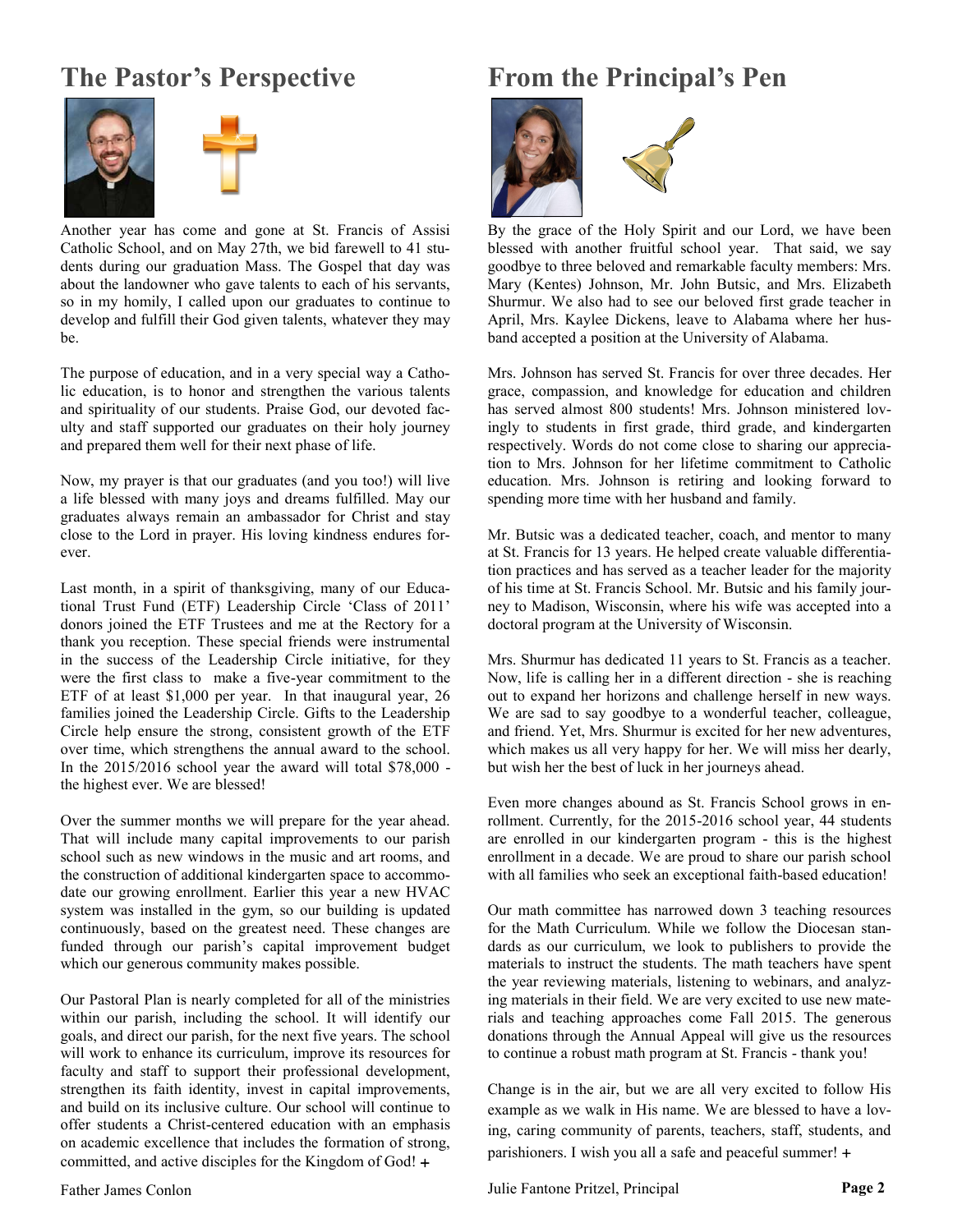# **Attention Alumni - New Alumni Association**



Do you remember walking through the halls of St. Francis of Assisi Catholic School with your teachers and friends? Maybe many years have passed since you left our school, or possibly just a few. Whichever the case, you likely have some fond memories to share! To that end, St. Francis of Assisi Catholic School is working to start a new, informal, **Alumni Association**. The group will gather periodically for fun, fellowship, and networking, to name a few.

If you would like to support your alma mater through this initiative by fostering a spirit of loyalty, strengthening ties to our school, and promoting its general welfare, please contact the Development Office at cpierce@stfrancisa2.org or at 734.821.2208. Enthusiasm for your alma mater and a willingness to contribute your time is all that is required. An initial interest group gathering is targeted for the summer of 2015, in Ann Arbor. Go Mustangs!

## **Sharing and Spreading Our Catholic Faith**

St. Francis of Assisi Catholic School provides a faith-based education which carefully integrates Jesus and his teachings into the students' curriculum and extracurricular activities. Daily prayer, weekly Mass, and weekly Eucharistic Adoration all foster a strong community of student disciples devoted to deepening their personal relationships with Jesus. The rewards of these practices are evidenced in St. Francis School's commitment to cultivating engaged student volunteers who happily share of their time and talents through service projects in the broader community. Our students leave our school with a greater understanding and respect for stewardship and the positive impact they can generate for their neighbors.

## **From St. Francis to Times Square**



**Stacy Nadeau**

other nearby billboards featured acstereotypical theme of beauty and by themselves."

Suddenly, Stacy Nadeau, an industrial organizational psychology major at DePaul University and St. Francis of Assisi Catholic School Alumna, was thrust into the national spotlight. As one of the real women featured in the advertising campaign, Stacy quickly emerged as a spokeswoman for healthy body image. She appeared on the Today Show, CNN, Ellen, Dr. Phil, Tyra, and Oprah (twice).

In the summer of 2005, six women Since then Stacy has committed her life and career to helping made national news when they ap-women feel great about themselves. She lives in Chicago, Illinois peared on a Times Square billboard, with her husband, Tim and pup, Dyson. She works full-time as a dressed only in their underwear. While speaker, consultant, and coach to empower women everywhere.

tresses and supermodels, this one, pro-Regarding her education at St. Francis of Assisi Catholic School, moting Dove brand products, pro-Stacy said, *"My time at St. Francis was a time I will always re*moted real women with real curves *member. I made great friends who I still keep in touch with, and I* and the nation went wild. Dove's mis-*have fond memories of the staff there. My faith, infused in to my*  sion was "to make more women feel *education, is something I will always cherish. It helped me be*beautiful every day by widening the *come the ethical, strong entrepreneur I am today."* 

inspiring women to take great care of Congratulations Stacy, for making a positive difference in our world!

*Since love grows within you, so beauty grows.* 

#### *For love is the beauty of the soul.*

 $\sim$  Saint Augustine  $\sim$